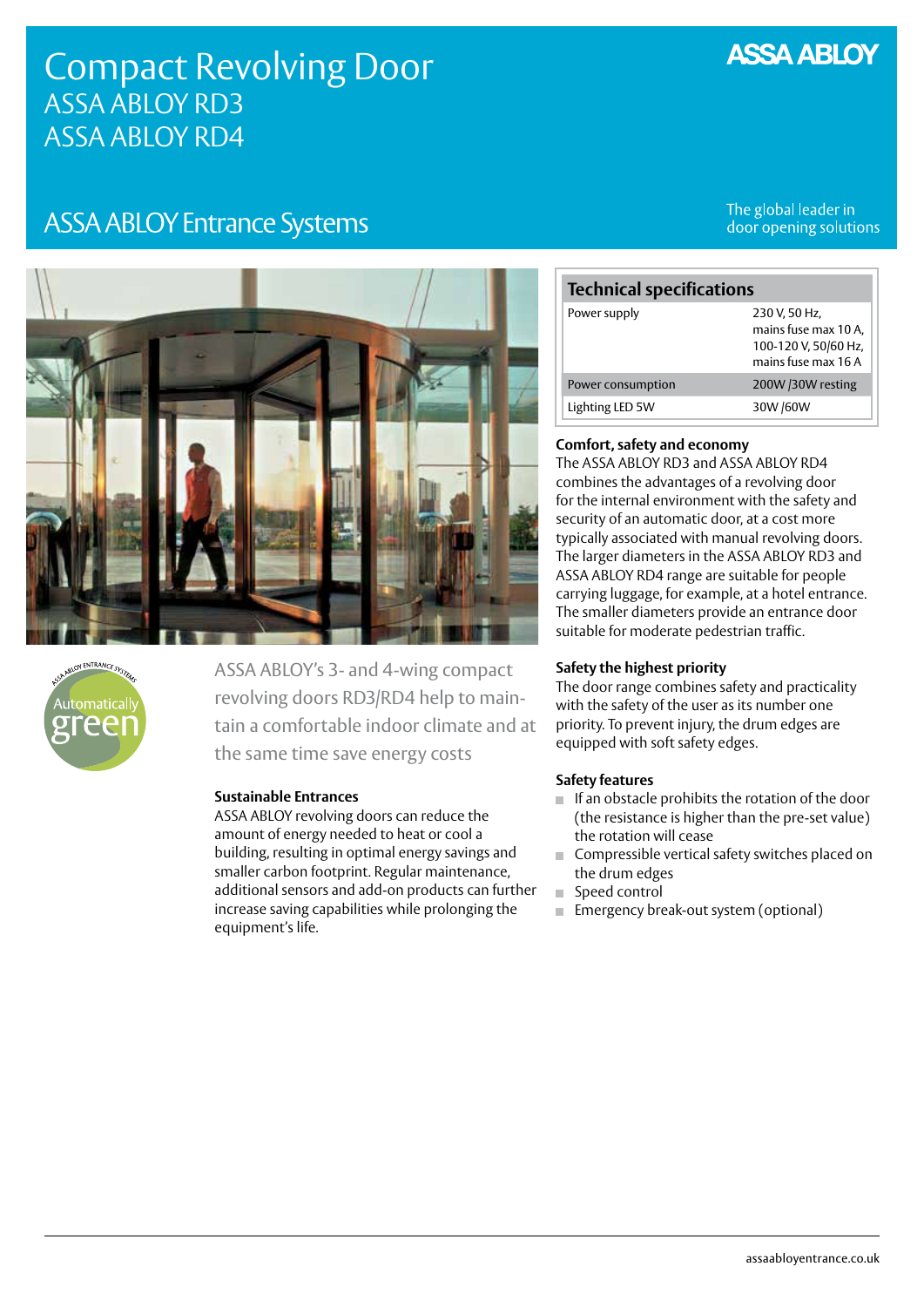





The ASSA ABLOY RD3 and ASSA ABLOY RD4 can be ordered in several different configurations depending on the customer's needs. There are two options for the outer drum and three different types of door leaves to choose from, each with a different look and feel. Depending on the rail and panel options selected, the door can produce varying degrees of interior privacy.

The ASSA ABLOY RD3 and ASSA ABLOY RD4 is available in various sizes with flexible internal height and fascia height to match any building. All of our revolving door systems are made from ASSA ABLOY-designed aluminium profiles which can be anodized, powder-coated or stainless steelclad.

The drive mechanism is fitted on a frame above the laminated ceiling. The drive shaft bearing is fixed to the finished floor. Brushes seal the door tightly. The doors are designed to be placed and fixed directly onto the finished floor surface. No special foundations are required. For unfinished floors, a ground ring is available as an option.

#### **CDC Control system**

This unique and state-of-the-art control system was developed by ASSA ABLOY specifically for use with its products, and the result is a fully integrated entrance solution with no compromise in design or function. The system ensures lowest operating/ maintenance cost, highest safety and best availability.

During installation:

- Automatic system check up
- Fast and safe adjustments of all safety zones and speed settings
- Short installation time

During operation:

- The ASSA ABLOY RD3 and ASSA ABLOY RD4 is equipped with a program selector with access codes to operate the door
- $\blacksquare$  If equipped with a modem or connected directly to a computer, the ASSA ABLOY RD3 and ASSA ABLOY RD4 can be remotely operated without any special software
- Self-checking of safety systems



Frame system Slim system with shaft Slim system with shaft Slim system without shaft

- Real-time clock with programmable modes/ functions
- Automatic indication of service intervals
- **Performance measurements**
- Short stopping distances
- Light switches off automatically in locked position.
- During service:
- Automatic event log showing the 600 latest events
- Automatic diagnostics
- Connected to ASSA ABLOY Service by phone/ modem
- Easy access by program selector or std. PC terminal
- $\blacksquare$  Remote fault finding
- **Minimum down time**

#### **Speed control**

The maximum rotation speed is factory pre-set, but can be adjusted to suit different applications. The door cannot be manually rotated faster than the pre-set limit.

#### **Evacuation path**

By adding the emergency break-out system, a clear, unimpeded evacuation path through the revolving door can be achieved. The electromechanical release can be integrated with a fire alarm. This release also ensures that the door leaves collapse only when required and not under wind pressure. The break-out system can also be very useful under less dramatic circumstances, for example when bringing long objects through the entrance.

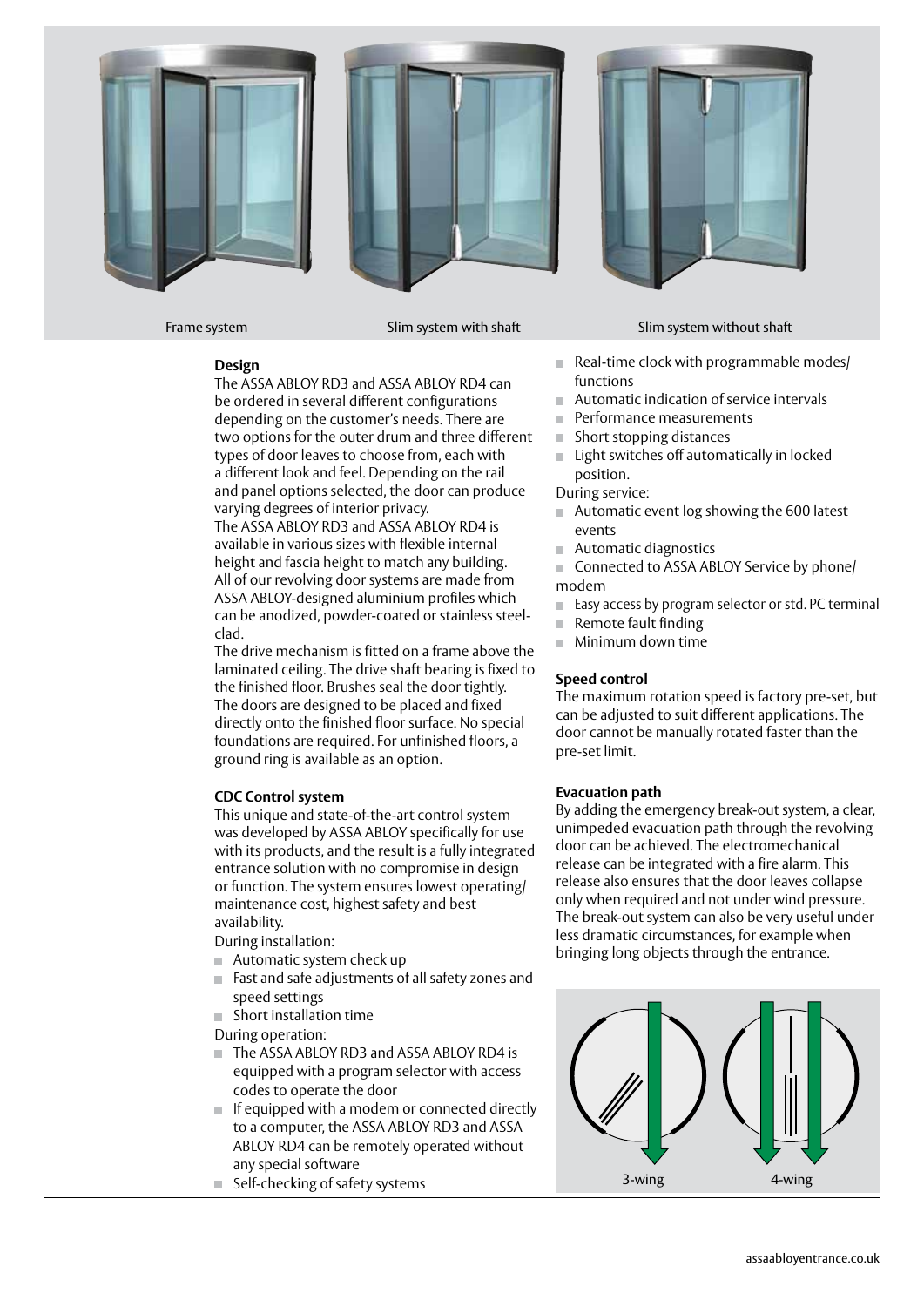

Frame and Slim system can be combined

#### **Function**

Program selector:

- $\Box$  Off: Door is locked if electromechanical lock is fitted
- Auto start: The door stands still. When the door is activated by the inner or outer activation unit or by pushing (Push and Go), the door rotates at normal speed through three compartments and then stops.
- Continuous rotation: The door rotates at low speed. When the door is activated by the inner or outer activation unit, the door rotates at normal speed through three compartments and then returns to low speed.
- **Manual override: Forward and reverse**
- Normal speed adjustment: Adjustable from 1.5 to 5 rpm
- $\Box$  Low speed (for disabled): 1.5 rpm